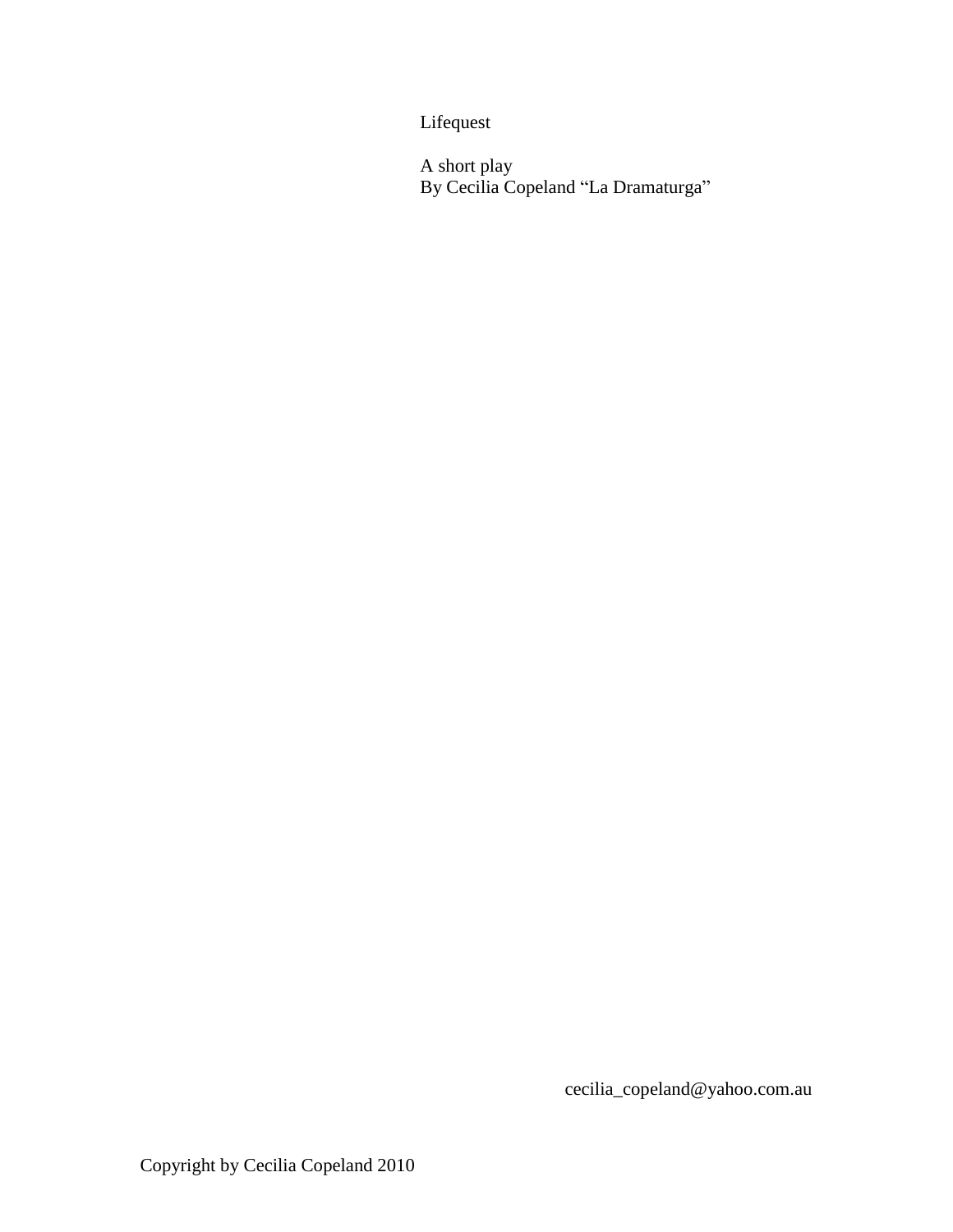| <b>AGENT</b> |  |
|--------------|--|
| DENISE       |  |

Played by either a man or woman. Woman in her mid twenties.

## AGENT is sitting behind a desk. DENISE enters.

## AGENT

Welcome to Lifequest. Let me congratulate you on taking this important step in future planning.

# DENISE

Thanks. Look, they said this wouldn't take long. I've got to get back to work.

## AGENT

It won't take long at all, but once we're done you may not want to go back to work. You may have decided that the path your on at you current job isn't going to lead you on the fastest route to where you'd like to end up.

#### DENISE

Yeah… Whatever, I have until one.

AGENT

Okay, well let's just go ahead and get started then shall we?

**DENISE** 

AGENT

Sure.

Where are you now?

## **DENISE**

I'm here at Lifequest.

## AGENT

Of course you are, but we need to asses where you are in your life so we can asses how to plot your course to where you would like to be. It would help a lot if you could start with the basics. How much money do you earn? Do you own or rent? Are you in a healthy happy relationship? Do you have children? How old are you? What's your Body Mass Index?

## DENISE

Okay wait. I'm a receptionist for Grey Ink. I make 38,000 a year with full medical and dental. I rent my apartment and lease my car. I'm 8 pounds heavier than I want to be. I'm 26 years old. I have a degree in communications from a State School. I don't have a boyfriend, but I'm kinda seeing this guy from work. He's lives Philly, but he comes into town once a month or so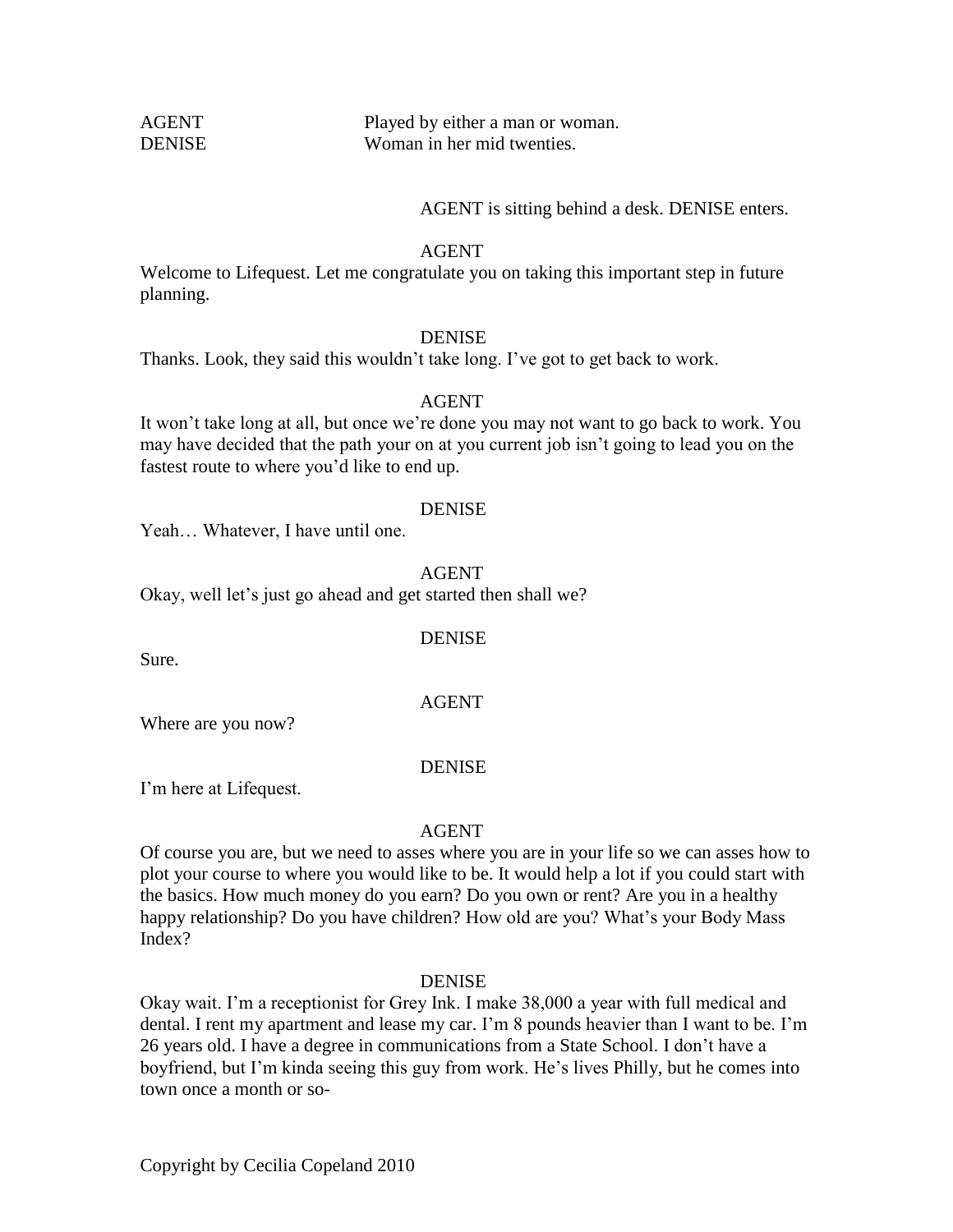Are you monogamous?

No.

DENISE

# AGENT

Would you like to be?

# DENISE

Not to him. Not now.

AGENT Is that something you would like in the ideal relationship?

I suppose.

# DENISE

# AGENT

How about children?

# DENISE

I guess so… No… Maybe.

# AGENT

I cannot properly asses what route you need to take without the exact destination.

# DENISE

Well, I mean if I have a husband who's really great and if I have a job that flexible and I can have a fulltime nanny and a housekeeper then sure I want kids. Otherwise, no.

# AGENT

Good, good. Now, we're getting somewhere. Can I ask if you would like to live in a large city apartment, a large house in the suburbs, or a large house in the country?

## DENISE

I'm starting to like this.

# AGENT

I though you might.

## **DENISE**

Large city apartment. With a driver, and a personal chef, and a personal trainer.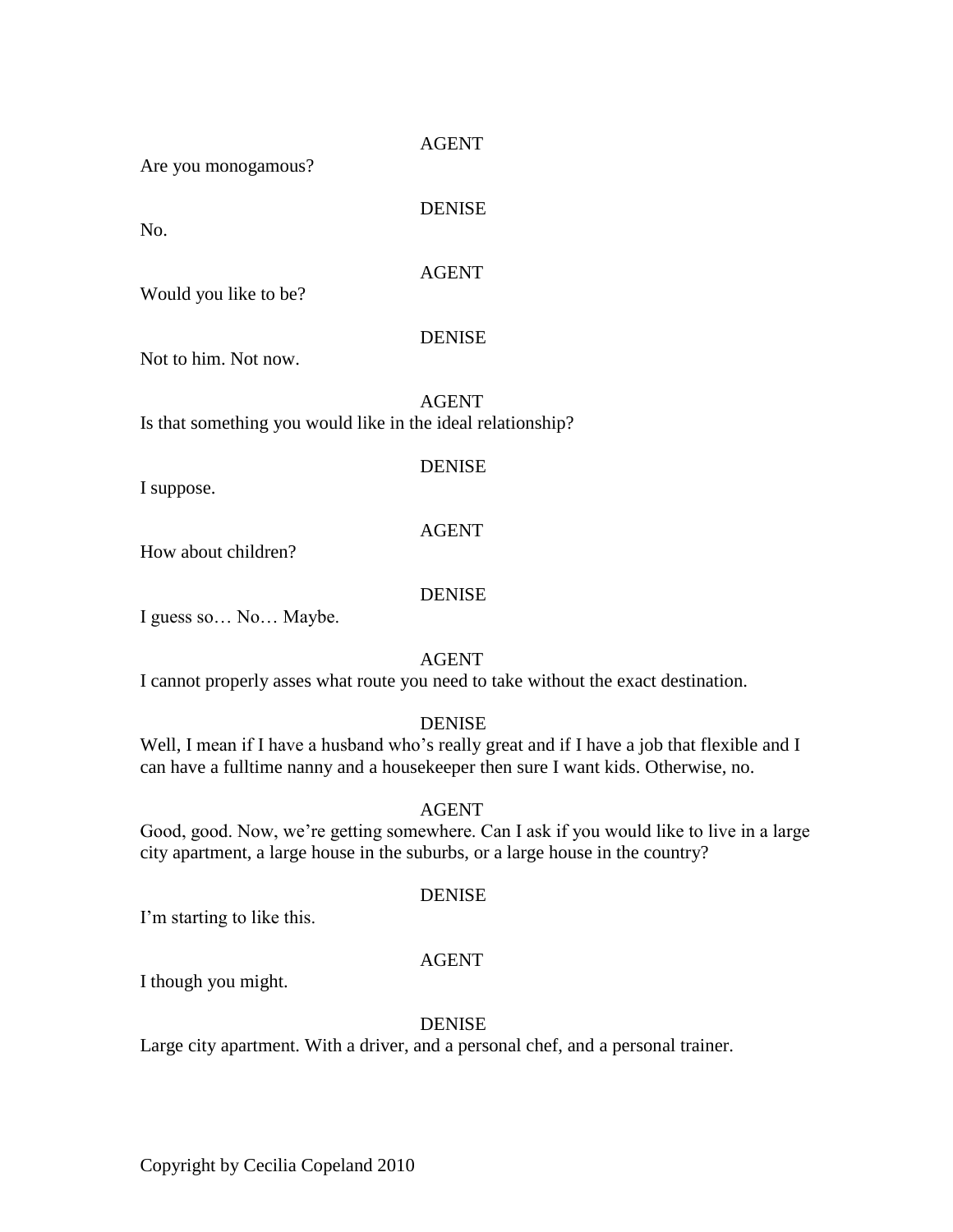## AGENT

Oh, you'll need that trainer ASAP.

## PAUSE.

#### AGENT CONT.

Alright, give me just a minute to calibrate all of this. (Enters info into a palm pilot.)

#### DENISE

Look I don't have a lot of time.

#### AGENT

You can say that again.

#### **DENISE**

I mean I have to get going.

#### AGENT

You sure do. As far as I can tell you'll need ten years to even come close to your final destination. How do you feel about adoption?

#### **DENISE**

Why would I need to adopt?

## AGENT

Well, if you want healthy children and a low risk pregnancy than I'm afraid you aren't going to have time. It's that nasty biological clock. You see I've plotted a course for you and I have every Turn, Stop, and Breakdown accounted for and there's no time for a natural birth with a low risk to yourself or-

#### DENISE

Look, I don't need kids. What about the large city apartment with a driver?

#### AGENT

Oh. That we can do. Once you eliminate children things become a bit more flexible. Now, would you like the fastest route or the one with the least amount of tolls?

#### DENISE

I don't know.

## AGENT

The difference to your destination is approximately seven years.

#### DENISE

What about a pleasant drive? I mean what about the view? Detours? Sightseeing?

Copyright by Cecilia Copeland 2010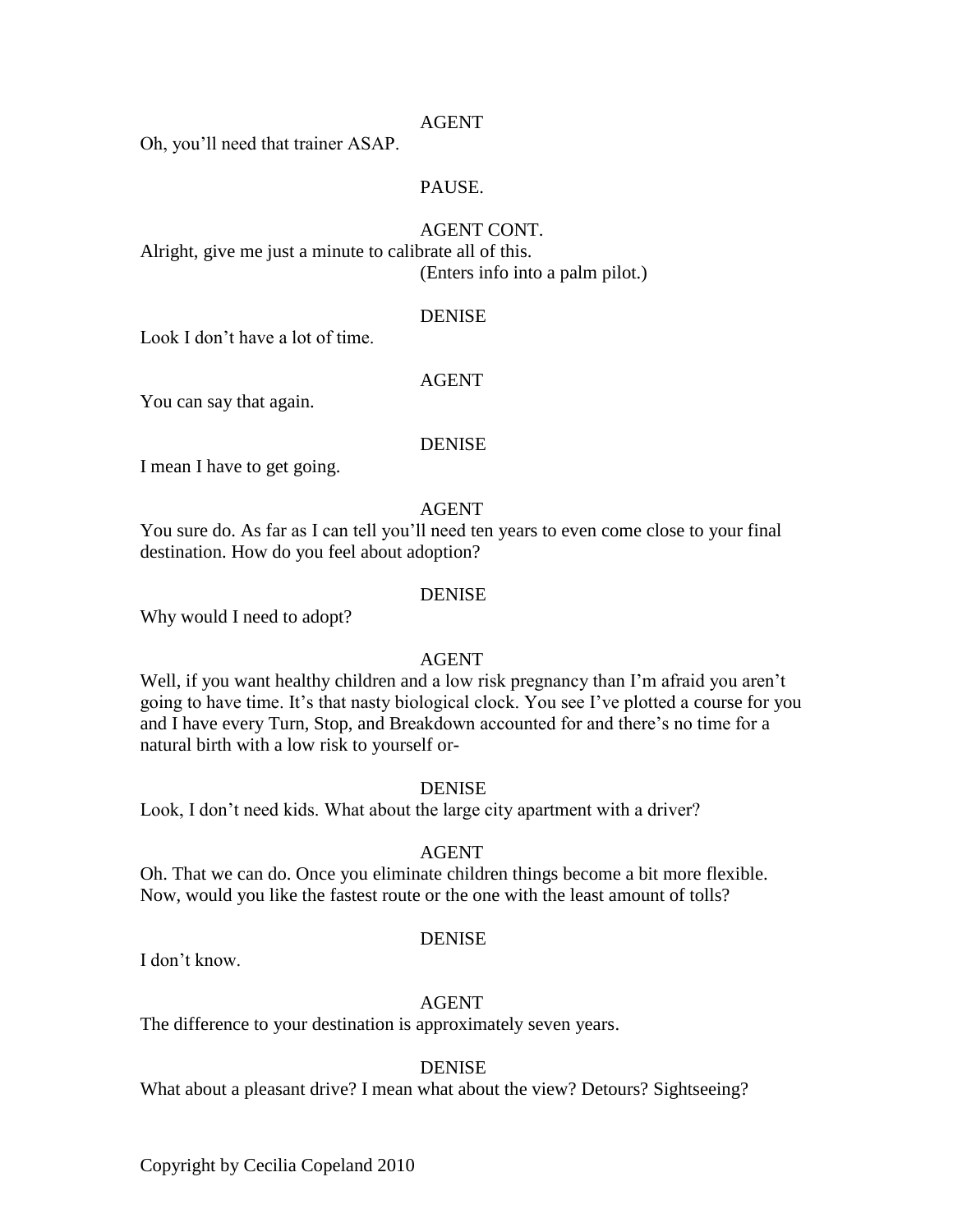## AGENT

## (Laughs.)

No, no no. You don't have time for that! If you'd come to Lifequest twenty years ago you would still have needed to put in at least 15 years of uncompromised, on the path, mileage before you could take any uncharted detours.

## DENISE

But I've already been on the path. I mean I've done everything I was supposed to do. I went to college, I got good grades, I didn't fuck anybody on the first date, except that one foreign exchange guy, I don't lie, I don't steal, I work hard, I-

## AGENT

## (Laughs.)

All that will have to change. You'll need to sell out a bit more. You see, you should be grateful. There are lots of people out there who are just dying to sell out, but you need talent and looks to be a sell out and they don't have it. You, my dear have it.

#### DENISE

You're missing the point. I thought I was doing all the right things. What the hell?

#### AGENT

Oh sweetheart, you were on the path to mediocrity. You were headed straight for a small house, a divorce, two children you can't afford to send to private schools, an additional fifty pound in the next five years, and no retirement at all whatsoever.

#### DENISE

Well, fuck that.

#### AGENT

Exactly. Now, we can't waste any time. We'll have to start the consultation with our dating service this afternoon. In two weeks and four days you'll take the Turn onto Monogamy Road, and in six months you'll Merge habitation. Of course we'll set up an interview for a new job because the one you've got has no Upward Mobility. You'll need to-

Wait.

# DENISE

#### AGENT

I'm sorry there's no time.

**DENISE** 

Stop!